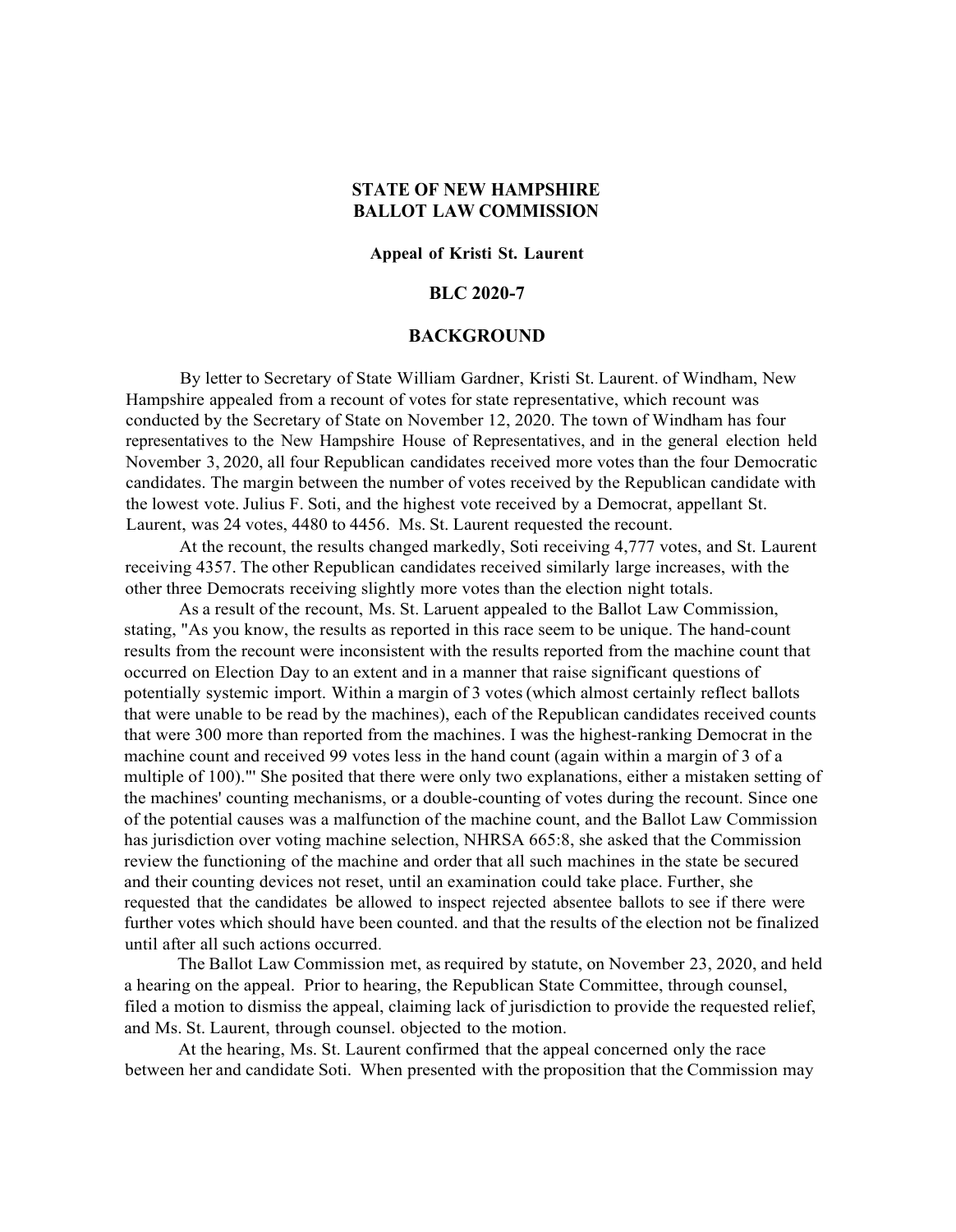not have jurisdiction to order the action regarding all voting machines she requested, or the capacity or jurisdiction to conduct a general review of the election process to determine if there was improper conduct, she stated that her request was that the Ballot Law Commission request the Attorney General's Oflice to conduct a general review and investigation of the machines and conduct of the election. At the hearing, various officials of the to.  $\ln$ , and representatives of the Secretary of State's Office. testified as to the conduct of the election and the recount, with no witness alleging fraud or intentional misconduct on the part of anyone. but agreeing that the degree of variance from the machine count to the hand count was unusual.

After hearing evidence. the Commission voted unanimously to review the rejected absentee ballots, to determine if they could possibly alter the outcome of the election, if Ms. St. Laurent were given the benefit of her highest vote count, that of the machine count, and Mr. Soti was given the lowest count, his machine count, with the difference being twenty-four votes. It was noted that the rejected absentee ballots had in fact been present and reviewed in Concord previously, with representatives of the parties present. The Commission reYiewed each ballot, and segregated those which were questionable asto whether they should have been counted, but were not, for various reasons. The Commission did not view individual ballots, to avoid knowing for whom the voter voted, if there was a completed ballot in the envelope. but examined the outer envelopes and inner envelopes only. As a result. there were fifteen ballots which the Commission believed could require further inquiry, but even if all fifteen had voted for Ms. Laurent, and if the Commission were to hold that the machine count controlled, the result would not have changed. As a result of this review. all of the testimony. and advice to the Commission from its counsel that it did not have the statutory power to order another recount of the votes, the Commission voted unanimously to uphold the results of the recount.

The Commission also received a copy of a letter from counsel to the town, dated November 19, 2020, addressed to Attorney General Gordon J. MacDonald. asking that his office conduct a review and investigation into the election conduct and machine count, and the variance in question in the voting for state representative. As a result of the testimony received, and virtual unanimity of all those testifying, the Commission also voted unanimously to request the Attorney General to look into the functioning of the voting machines on election day, and to join in the request of the town for a general review and investigation of the circumstances involved.

## **DECISION**

The Ballot Law Commission has only those powers granted to it by the Legislature. It has no general investigative power or authority to conduct general reviews of the conduct of elections, nor can it order a second recount of votes. Our authority over recounts is limited to a review of the recount of votes, and, in cases such as this. to determine if ballots not included in the count should have been included. In performing this duty, and reviewing the facts, especially in a matter in which there was no allegation of wrong-doing or fraud, the Commission finds there was no evidence on which to question the outcome of the recount, and there were no votes not counted which could change the result. Therefore, the results of the recount are upheld. Further, as noted, the Commission asks that the Attorney General be requested to review the operation of the voting machines in Windham, and conduct a general review of the conduct of the election, to see if it can determine the reasons for the unusual variation between the machine and hand counts.